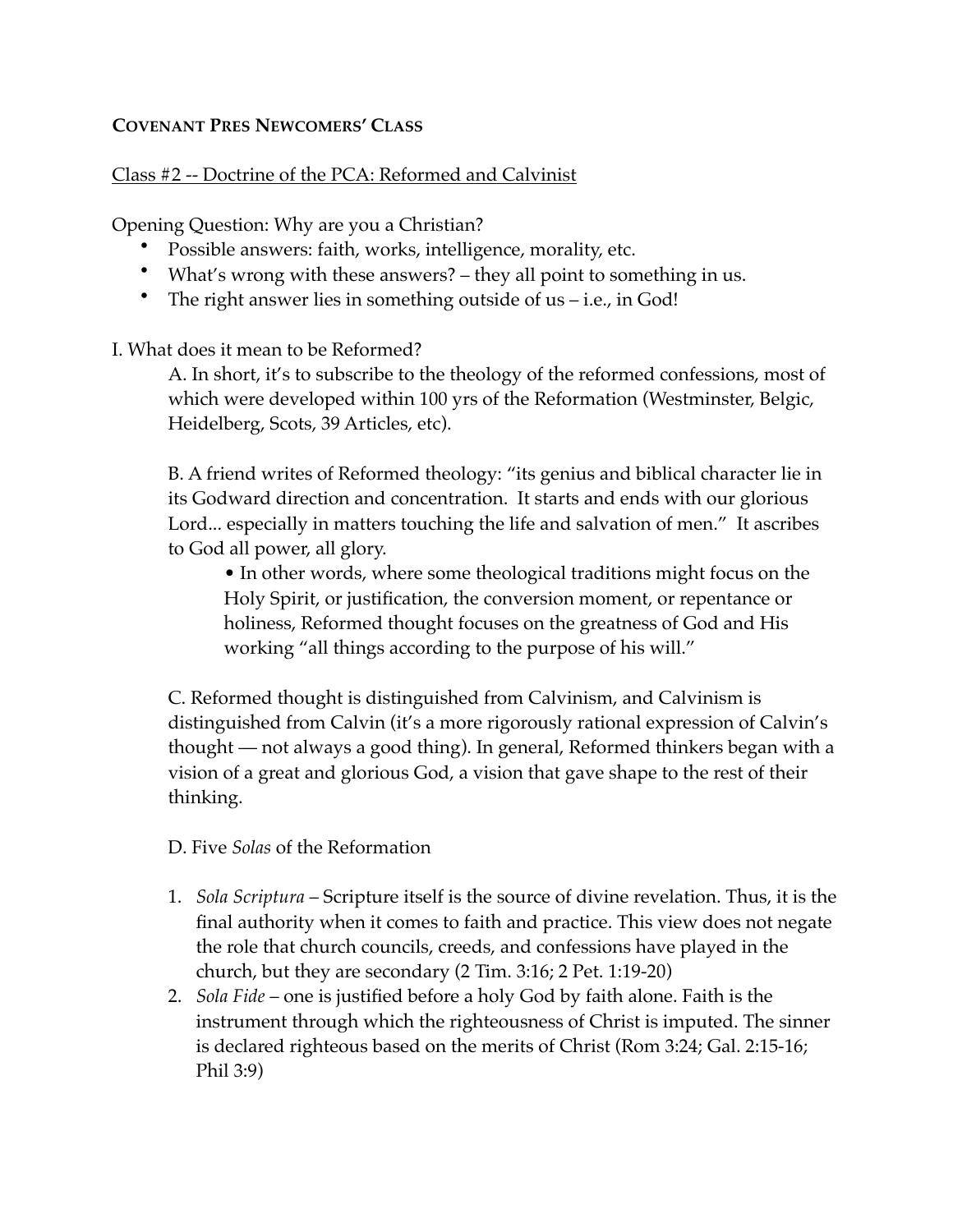- 3. *Sola Gratia* from beginning to end, salvation is entirely a work of God's grace. Salvation is not earned or merited by good works; it is God's gift (Eph. 2:8-9)
- 4. *Sola Christus* Christ alone is the only way of salvation (John 14:6). He is the one mediator between God and men (1 Tim 2:5). Active obedience of Christ – his work in keeping the law for his people; passive obedience of Christ – his work in suffering for the sins of his people.
- 5. *Soli Deo Gloria* all of salvation, everything, is for God's glory alone (Rom 11:36)
- II. Salvation in Reformed Theology (soteriology)

A. God alone is able to rescue us from "this body of death": Rom 8:7-8; 7:14ff B. TULIP -- (Calvin didn't, and probably wouldn't, formulate it; the acronym comes from the Synod of Dort, 1618-19)

**T**otal Depravity – every part of humanity's nature (mind, will, affections) has been corrupted by the fall. Thus, human beings are unable to save themselves (Eph 2:1; 1 Cor 2:14; Jer 13:23; Rom 3:10-12)

**U**nconditional Election -- God does not save based on merit or a condition man satisfies, such as faith. Rather, God elects to salvation those whom he has chosen (Deut 7:7; Eph 1:4-5; Rom. 9:11-12; Rom 5:8)

**D**efinite atonement -- God does not "make men savable", he actually saves them. "Christ's atonement is sufficient for all, but efficient only for some" (Acts 13:48; Jn 1:12-13; 10:25-30; 17:12; Eph 1:11-14 & 2:1-10). The Gospel is offered sincerely to all.

**Irresistible Grace -- God's purposes cannot be stopped by the will of men;** all those whom God has effectually called will come to saving faith in Christ. Everyone who hears the gospel receives the outward call, but only those who believe received the inward call of the Holy Spirit (Acts 13:48; John 6:37 & 10:27-30; Rom 8:29; John 1:13)

**P**erseverance of the saints -- what God does cannot be undone; all those who begin in faith will persevere in faith (Phil 1:6; Rom 8:1; Mark 4, parable of Sower)

• In any other theological framework, we dabble in making ourselves our own saviors.